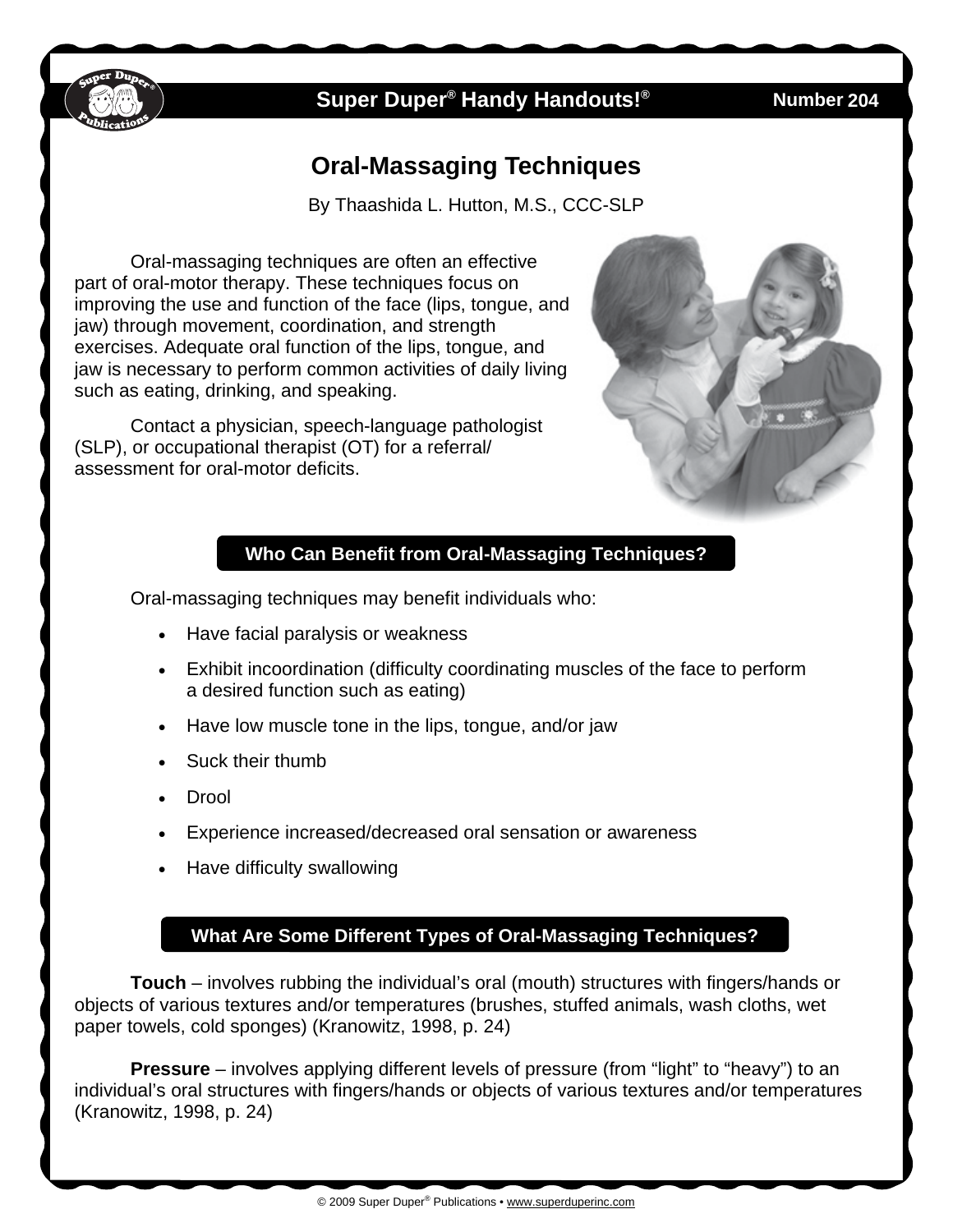**Vibration instruments** – involves using various vibrating massagers with different textures on the ends (such as brushes) on an individual's oral structures

- Mini Textured Massager use to increase facial muscle tone
- Five Vibe $^{\circledR}$  use with the hyposensitive child
- Z Vibe use to stimulate oral structures
- Vibrating toothbrushes



*Be sure to wear gloves when providing oral massage.* 

#### **Why Use Oral-Massaging Techniques?**

- Using deep pressure or touch massage helps a person who is overly sensitive to touch become calmer and more relaxed (Ayres, Robbins, & McAfee, 2005, p. 144).
- Providing touch and movement information helps an individual improve awareness and oral-motor function; "wakes-up" the mouth.
- Stimulating the immediate area of touch as well as the bone structures of the face through vibration, allows additional sensation/stimulation that activates the vestibular system (helps an individual feel body position and movement) (Ayres et al., p.144).
- Increases facial tone and range of motion.
- Provides additional sensory input.
- Helps decrease pain and oral-sensitivity.
- Increases muscle response of the lips, tongue, and jaw by "waking" them up.

#### **Resources**

Ayres, J. A., McAfee, S., & Robbins, J. (2005). *Sensory integration and the child.* Los Angeles: Western Psychological Services. Kranowitz, C.S. (1998). *The out-of-sync child.* New York: Penguin Putnam.